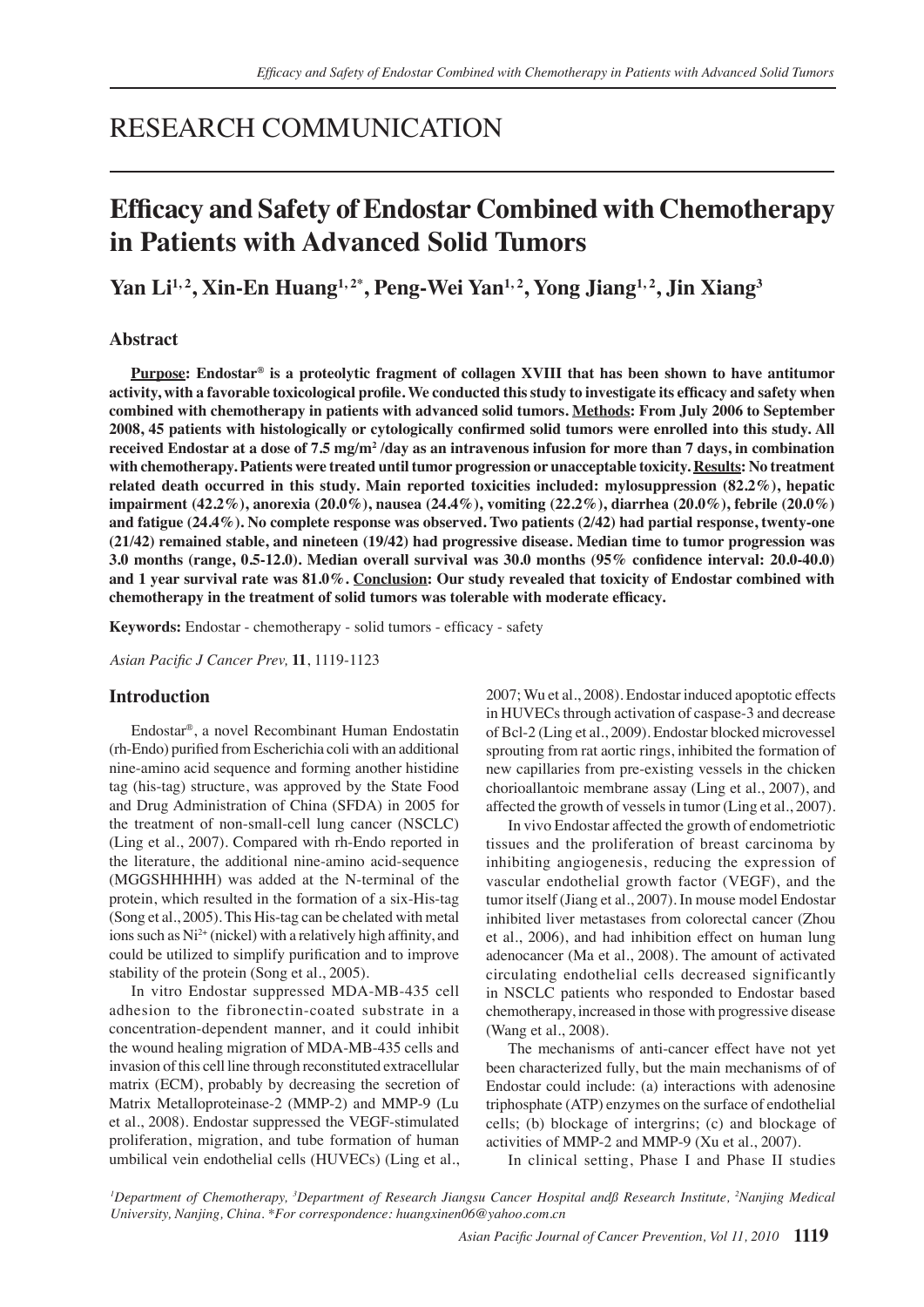#### *Yan Li et al*

revealed that Endostar was effective as single agent with good tolerance in pretreated advanced NSCLC patients at the dose of 7.5 mg/m<sup>2</sup> daily (Yang et al., 2004; Yang et al., 2006). Endostar in combination with chemotherapy (NP regimen: NVB+DDP) prolonged the time to tumor progression (TTP) (Shi et al., 2004; Wang et al., 2005; Yang et al., 2005), improved response rate (RR) (Wang et al., 2005) and clinical benefit rate (CBR) (Wang et al., 2005; Shi et al., 2004) with a favorable toxic profile in advanced NSCLC in Phase II and phase III clinical trial in China (Shi et al., 2004; Wang et al., 2005; Yang et al., 2005).

However, most clinical studies on Endostar were confined to patients with NSCLC, with which it was effective and safe (Yang et al., 2004; Shi et al., 2004; Yang et al., 2005; Wang et al., 2005; Yang et al., 2006). Few reports concern Endostar combined with different chemotherapy regimens (except NP) or used for other solid tumors. It is not clear whether Endostar in combination with different chemotherapy regimens could be effective and safe in treating other types of solid tumors, which is the purpose of this study.

## **Patients and Methods**

#### *Patient Eligibility*

Eligibility criteria included: patients with histologically or cytologically confirmed solid tumors; age > 18 years; The Karnofsky Performance Score (KPS)>70; life expectancy > 3 months; no psychiatric disorders; with adequate bone marrow function (WBC count >4.0×10<sup>8</sup>/ dL, platelet count >100×108 /dL, and hemoglobin >9.0 g/ dL), adequate hepatic function (total bilirubin value <1.5 times the upper limit of normal(ULN), serum glutamic pyruvic transaminase (ALT) level <2.0 times ULN, serum glutamic oxaloacetic transaminase (AST) <2.0 times ULN, alkaline phosphatase < 5.0 times ULN, and adequate renal function (serum creatinine <1.5mg/dL). Exclusion criteria included: pregnancy, or lactation; myocardial infarction or angina pectoris within 6 months; radio- or chemotherapy within 4 weeks; major surgery within 2 weeks before study; with uncontrolled congestive heart failure, active infection, or bleeding disorder. All patients provided an informed consent before treatment.

#### *Treatment Schedule*

Endostar was administered at a dose of  $7.5 \text{ mg/m}^2$ once daily by intravenous infusion for more than 7 days combined with chemotherapy regimens. Completion of more than 7 days of Endostar without breaks was considered one cycle of therapy.

## *Patient Evaluation*

Response was classified according to the WHO criteria (Gehan et al., 2000) with computed tomography or magnetic resonance scan at baseline and every two cycles by investigators. Toxicity was defined according to National Cancer Institution Toxicity Criteria. During each treatment cycle, following laboratory tests on hematologic, hepatic, and renal function were performed. Patients were observed for survival every 2 months until death,

or study closure.

## **Results**

#### *Patient Characteristics*

Forty-five patients (34 men and 11 women) entered into this study:  $28$  (62.2%) with lung,  $2$  (4.4%) with oesophagus, 5 (11.1%) with gastric, 5 (11.1%) with colorectal, 3 (6.6%) with breast, 1 (2.2%) with bladder and 1 (2.2%) with cervical cancer. Base line characteristics of those patients are shown in Table 1. Median age was 56 years (range 31-83 years). Median KPS was 80 (range 70-100). The median time from diagnosis was 7 months (range 0-60 months). More than 90% of patients had stage III or stage IV disease, and the majority had received prior chemotherapy (71.1%) or radiotherapy (33.3%).

In this study, 20 patients (44.4%) received Endostar plus docetaxel or paclitaxel based, 11(24.4%) patients received gemcitabine based, and 7(15.6%) patients received irinotecan (CPT-11) based multiagent chemotherapy (Table 2).

#### *Safety*

All 45 patients were assessable for toxicity. Main toxic effects are shown in Table 3. The most common toxicity was myelosuppression: 23 (51.1%) patients with grade 1 or 2, 8 (17.8%) with grade 3 or 4 leukopenia; 10 (22.2%) patients with grade 1 or 2, 6 (13.3%) with grade 3 or 4 anemia; 8 (17.8%) patients with grade 1 or 2, 5 (11.1%) with grade 3 or 4 thrombocytopenia. Grade 1 or 2 elevation of ALT was detected in 9 (20.0%) patients, grade 3 or 4 in 2 (4.4%); elevation of AST, GGT, ALP, or bilirubin was not common. Other treatment related toxicities included: abdominal pain, dizziness, rash, phlebitis, constipation, dental ulcer, alopecia, deep venous thrombosis of the lower extremities anorexia, but in less

**Table 1. Patients' Characteristics (Jiangsu Cancer Hospital & Research Institute, Department of Chemotherapy, from July 2006 to September 2008)**

| Characteristics | No. | $\%$ |
|-----------------|-----|------|
| Gender          |     |      |
| Men             | 34  | 75.6 |
| Women           | 11  | 24.4 |
| Site of cancer  |     |      |
| Lung            | 28  | 62.2 |
| Oesophagus      | 2   | 4.4  |
| Gastric         | 5   | 11.1 |
| Colorectal      | 5   | 11.1 |
| <b>Breast</b>   | 3   | 6.7  |
| Bladder         | 1   | 2.2  |
| Cervical        | 1   | 2.2  |
| Clinical stage  |     |      |
| I               | 3   | 6.7  |
| П               | 1   | 2.2  |
| Ш               | 10  | 22.2 |
| IV              | 31  | 68.9 |
| Prior treatment |     |      |
| Surgery         | 30  | 66.7 |
| Chemotherapy    | 32  | 71.1 |
| Radiotherapy    | 15  | 33.3 |

No., number of patients.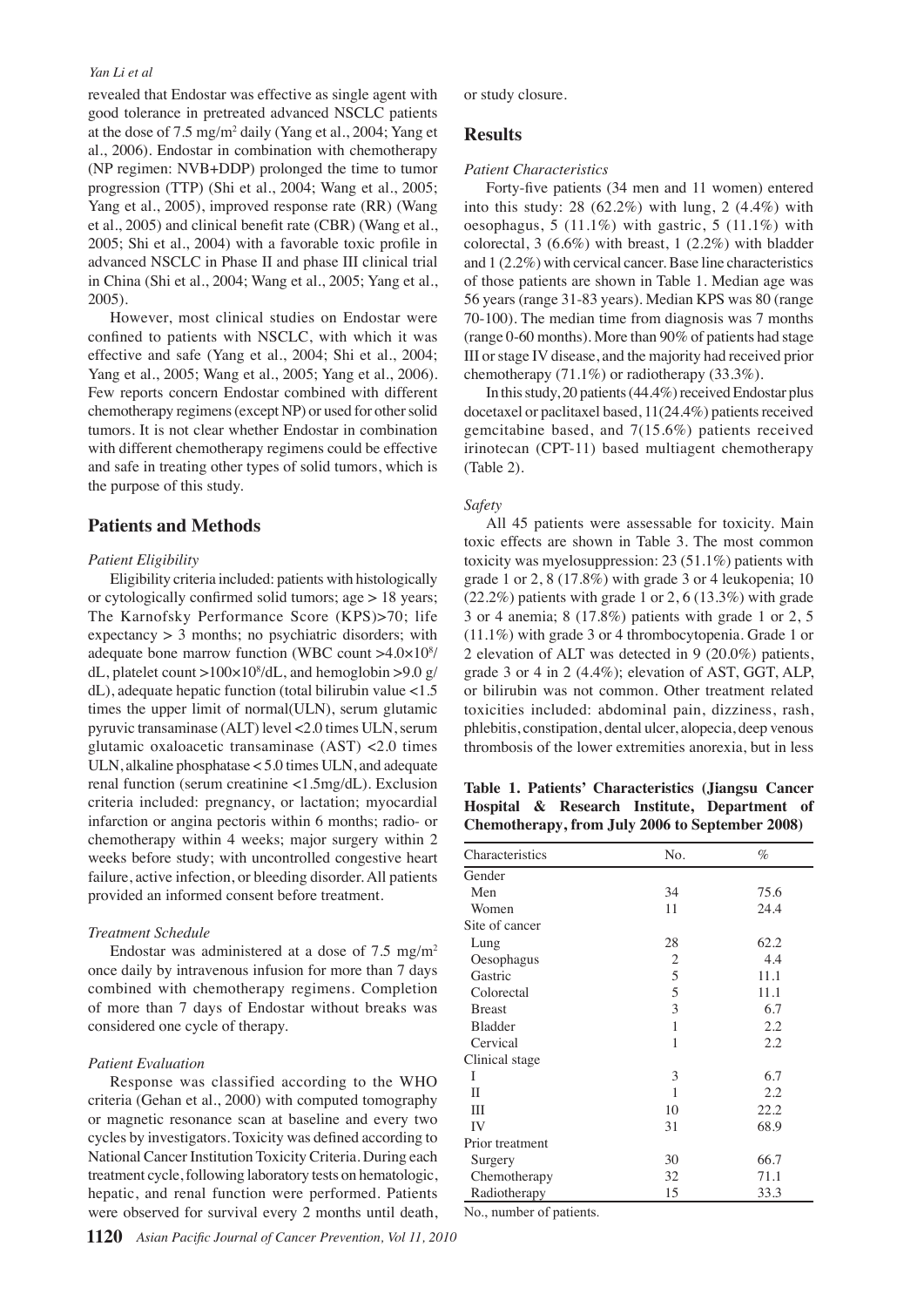**Table 2. Regimens of Chemotherapy Combined with Endostar (Jiangsu Cancer Hospital** & **Research Institute, Department of Chemotherapy, from July 2006 to September 2008)**

|              | Regimen       | Dose                                          | Days | No.                         |
|--------------|---------------|-----------------------------------------------|------|-----------------------------|
| $\mathbf{1}$ | $Docetaxel +$ | 40-60 mg days 1,8;                            | 21   | 5                           |
|              | Carboplatin   | 500 mg day 1.                                 |      |                             |
| 2            | $Docetaxel +$ | 40-60 mg days 1,8;                            | 21   | 3                           |
|              | Oxaliplatin   | $100-150$ mg day 1.                           |      |                             |
| 3            | $Docetaxel +$ | 40-60 mg days $1,8$ ;                         | 21   | 2                           |
|              | Cisplatin     | $20 \text{ mg}$ days 1-5                      |      |                             |
|              |               | or 40 mg days $1-3$ .                         |      |                             |
| 4            | $Docetaxel +$ | 40-60 mg days $1,8$ ;                         | 21   | $\mathcal{D}_{\mathcal{A}}$ |
|              | Nedaplatin    | $30 \text{ mg days} 1-5$                      |      |                             |
|              |               | or 140 mg day 1.                              |      |                             |
| 5            | $CPT-11 +$    | $100 \text{ mg days} 1.8$ ;                   | 21   | 3                           |
|              | Cisplatin     | $20$ mg days $1-5$ .                          |      |                             |
| 6            | $CPT-11 +$    | $200$ mg day $1$ ;                            | 14   | $\mathcal{D}_{\cdot}$       |
|              | Leucovorin+   | 300 mg day 1,46-hour;                         |      |                             |
|              | 5-FU          | $400 \text{ mg/m}^2$ bolus days 1,2           |      |                             |
|              |               | then 600 mg /m <sup>2</sup> days1,2           |      |                             |
|              |               |                                               |      |                             |
| 7            |               | Gemcitabine 1000 mg / m <sup>2</sup> days1,8; | 21   | 4                           |
|              |               | + Carboplatin 500 mg day 1.                   |      |                             |

**Table 3. Toxicities of Endostar Combined with Chemotherapy (Jiangsu Cancer Hospital & Research Institute, Department of Chemotherapy, from July 2006 to September 2008)**

| Toxicities       | $No. (\%)$ |                                      | $No. (\%)$ |
|------------------|------------|--------------------------------------|------------|
|                  |            | Grade 1 or 2 Grade 3 or 4 All Grades |            |
| Myelosuppression |            |                                      |            |
| Leukopenia       | 23(51.1)   | 8 (17.8)                             | 31 (68.9)  |
| Anemia           | 10(22.2)   | 6(13.3)                              | 16(35.5)   |
| Thrombocytopenia | 8(17.8)    | 5(11.1)                              | 13 (28.9)  |
| Hepatic enzymes  |            |                                      |            |
| <b>ALT</b>       | 9(20.0)    | 2(4.4)                               | 11(24.4)   |
| AST              | 5(11.1)    | 2 $(4.4)$                            | 7(15.6)    |
| <b>GGT</b>       | 2(4.4)     | 3(6.7)                               | 5(11.1)    |
| ALP              | (0)<br>0   | (2.2)<br>1                           | 1(2.2)     |
| Serum Bilirubin  | 6(13.3)    | (0)<br>0                             | 6(13.3)    |
| Anorexia         | 8 (17.8)   | (2.2)<br>1                           | 9(20.0)    |
| Nausea           | 11(24.4)   | (0)<br>0                             | 11(24.4)   |
| Vomiting         | 8 (17.8)   | 2 $(4.4)$                            | 10(22.2)   |
| Diarrhea         | 7(15.6)    | 2(4.4)                               | 9(20.0)    |
| Febrile          | 9(20.0)    | (0)<br>0                             | 9(20.0)    |
| Fatigue          | 10(22.2)   | (2.2)                                | 11(24.4)   |

No., number of patients; ALT, SGPT, serum glutamic pyruvictransaminase; AST, SGOT, serum glutamic oxaloacetic transaminase; GGT, γ-Glutamyl transpeptidase; ALP, alkaline phosphatase; Bilirubin, hyperbilirubinemia.

than 10% of our patients. One patient experienced a decrease of SPO2 (transcutaneous oxygen saturation) and developed cyanosis, but recovered after oxygen inhalation and discontinuation of chemotherapy. *Efficacy*

Forty-two patients were assessable for response. Two patients (5%) had partial response(PR), 21 (50%) had stable disease(SD) and 19 (45%) experienced disease progression(PD) (Table 4).The median TTP was 3.0 months (range,0.5 to 12.0 months), and median overall

**Table 4. Clinical Response of Endostar Combined with Chemotherapy (Jiangsu Cancer Hospital & Research Institute, Department of Chemotherapy, from July 2006 to September 2008)**

| Results                          |               |
|----------------------------------|---------------|
| Response, No. $(\% )$            |               |
| <b>PR</b>                        | 2(5)          |
| <b>SD</b>                        | 21(50)        |
| PD.                              | 19(45)        |
| <b>CBR</b>                       | 23(55)        |
| TTP, months                      |               |
| Median                           | 3.0           |
| Range                            | $0.5 - 12.0$  |
| OS, months                       |               |
| Median                           | 30.0          |
| 95% CI                           | $20.0 - 40.0$ |
| 1 year survival rate, No. $(\%)$ | 34(81.0)      |

100.0 No., number of patients; PR, partial response; SD, stable disease; PD, progressive disease; CBR, clinical benefit rate,  $CBR = complete response + PR+SD; TTP, time to tumor$ progression; OS, overall survival; CI, confidence interval

survival (OS) was 30.0 months (95% confidence interval, 20.0 to 40.0 months).One year survival rate was 81.0%.

## **Discussion**

inhibit angiogenesis and tumor growth (Boehm et al., 25.0 media of murine hemangioendothelioma cells as an 50.0 Endostatin was first identified in the conditioned antiangiogenic molecule in 1997, with the ability to specifically inhibit endothelial proliferation and potently 1997; O'Reilly et al., 1997). Repeated administration of Endostatin did not produce drug resistance or apparent toxicity (O'Reilly et al., 1996; Boehm et al., 1997; O'Reilly et al., 1997). In 1999, a soluble rh-Endo was produced with characteristics of the primitive Endostatin (Sim et al., 1999). In phase I and phase II clinical trials on single rh-Endo administration, no significant tumor regression was observed in patients with advanced tumors, although rh-Endo was associated with minimal toxicity (Eder et al., 2002; Herbst et al., 2002; Thomas et al.,2003; Hansma et al.,2005; Kulke et al., 2006). The failure of rh-Endo to induce high levels of tumor cell death may explain its lack of significant clinical activity (Davis et al., 2004).

In phase I clinical trial, Endostar was administered as a single agent,  $7.5 \text{ mg/m}^2$ ,  $15 \text{ mg/m}^2$ , or  $30 \text{ mg/m}^2$  daily for 28 days to treat pretreated advanced NSCLC, and the most common toxicities reported were fever and cardiac adverse reactions, including sinus arrhythmia, paroxysmal supraventricular tachycardia, ventricular premature beat, T wave changes shown in electrocardiogram (Yang et al., 2004). In phase II clinical trial on single Endostar administration, decreased hemoglobin and elevation of ALT was observed with cardiac toxicities similar to that in phase I trial (Yang et al., 2006), but the reason for cardiac toxicity was not clear (Yang et al., 2004).

Endostar in combination with NP regimen showed a favorable toxic profile in advanced NSCLC patients (Shi et al., 2004; Wang et al., 2005; Yang et al., 2005; Huang et al., 2008). And there were no significant differences in the incidence of hematotoxicity and nonhematologic toxicity

## 75.0

0

**20.3 6.3 10.1**

**46.8 56.3**

**38.0 31.3**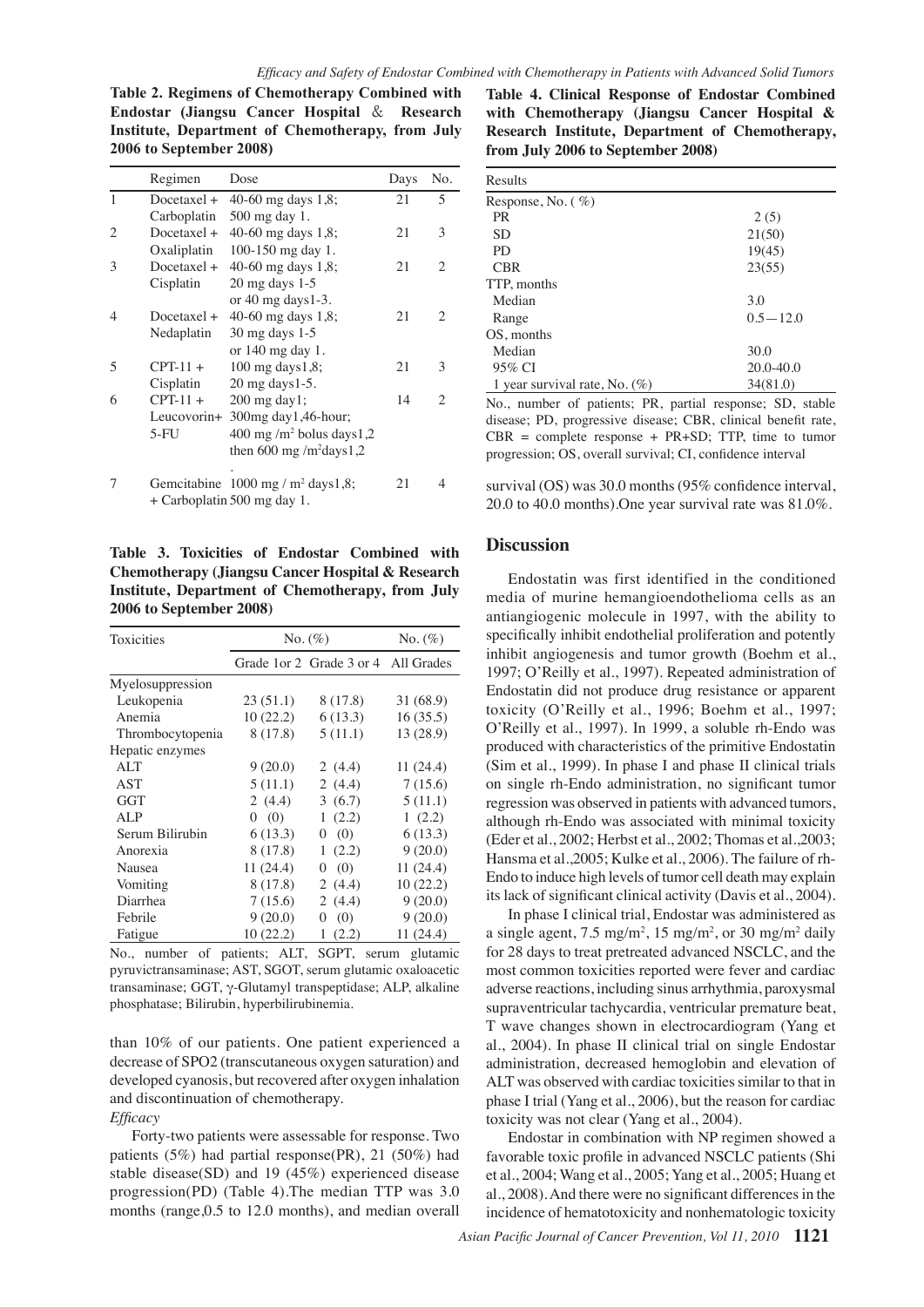#### *Yan Li et al*

between study and control groups (Shi et al., 2004; Wang et al., 2005; Yang et al., 2005).

In our study, one of the 3 inassessable patients experienced a decrease of SPO2 and developed cyanosis after an hour of Endostar therapy. Four patients exhibited transient mild elevation of blood pressure (net changes in systolic pressure, 15 to 21 mmHg), and 5 mild decreased blood pressure (net changes in systolic pressure, 13 to 27 mmHg). The other toxicities could be related to the chemotherapy drugs. The results showed that the most common toxicities were grade 1 or 2. In this study, 91% of all the 45 patients had stage III or stage IV tumors, and the physical condition of the patients could be affected by prior systemic chemotherapy or prior radiotherapy. Patient selection may explain the increased incidence of grade 3 or 4 toxicities in patients receiving Endostar combined with chemotherapies.

Because many of angiogenesis inhibitors are growthinhibiting molecules that work against the tumor vasculature, single agents will have little effect on tumor size in advanced disease (Herbst et al., 2001). Several investigators have suggested that angiogenesis inhibitors may be cytostatic rather than cytotoxic (Shaheen et al., 1999). But most of angiogenesis inhibitors work synergistically with chemotherapy and/or radiotherapy (Herbst et al., 2001). In our study, 2(5%) of 42 patients had partial response, 21(50%) had stable disease and 19 patients (45%) experienced disease progression. But 15 patients experienced disease progression and 12 patients experienced stable disease before study enrollment, which may explain the relatively high incidence of PD and SD observed in this study. The results of this study demonstrate that modest antitumor activity was observed after the treatment of different tumors with Endostar administered as intravenous infusion in combination with chemotherapy.

In conclusion, our preliminary study suggests modest anti-cancer effects and mild toxicity in patients with advanced tumors treated with Endostar and chemotherapy combination.

### **Acknowledgment**

Dr. Xin-En Huang is supported in part by a grant for "333 High-level personnel training project" from Jiangsu Provincial Government, in part by the Kanglaite clinical research fund from Jiangsu Provincial Government (P200908), and in part from a special research fund of Jiangsu Cancer Hospital & Research Institute (ZK200805).

## **References**

- Boehm T, Folkman J, Browder T, et al (1997). Antiangiogenic therapy of experimental cancer does not induce acquired drug resistance. *Nature*, **390**, 404-7.
- Davis DW, Shen Y, Mullani NA, et al (2004). Quantitative analysis of biomarkers defines an optimal biological dose for recombinant human endostatin in primary human tumors. *Clin Cancer Res*, **10**, 33-42.
- Eder JP Jr, Supko JG, Clark JW, et al (2002). Phase I clinical trial of recombinant human endostatin administered as a

short intravenous infusion repeated daily. *J Clin Oncol*, **20**, 3772-84.

- Gehan EA, Tefft MC (2000). Will There Be Resistance to the RECIST (Response Evaluation Criteria in Solid Tumors)? *J Natl Cancer Inst*, **92**, 179-81.
- Hansma AH, Broxterman HJ, van der Horst I, et al (2005). Recombinant human endostatin administered as a 28 day continuous intravenous infusion, followed by daily subcutaneous injections: a phase I and pharmacokinetic study in patients with advanced cancer. *Ann Oncol*, **16**, 1695–701.
- Herbst RS, Hess KR, Tran HT, et al (2002). Phase I study of recombinant human endostatin in patients with advanced solid tumors. *J Clin Oncol*, **20**, 3792-803.
- Herbst RS, Lee AT, Tran HT, et al (2001). Clinical studies of angiogenesis inhibitors: The University of Texas MD Anderson Center Trial of human endostatin. *Curr Oncol Rep*, **3**, 131-40.
- Herbst RS, Mullani NA, Davis DW, et al (2002). Development of biologic markers of response and assessment of antiangiogenic activity in a clinical trial of human recombinant endostatin. *J Clin Oncol*, **20**, 3804-14.
- Huang C, Li K (2008). Clinical analysis of advanced NSCLC treated by endostar in combination with NP. *Zhonghua Zhong Liu Fang Zhi Za Zhi*, **15**, 283-5.
- Jiang HQ, Li YL, Zou J (2007). Effect of recombinant human endostatin on endometriosis in mice. *Chin Med J*, **120**, 1241-6.
- Kulke MH, Bergsland EK, Ryan DP, et al (2006). Phase II study of recombinant human endostatin in patients with advanced neuroendocrine tumors. *J Clin Oncol*, **24**, 3555-61.
- Ling Y, Yang Y, Lu N, et al (2007). Endostar, a novel recombinant human endostatin, exerts antiangiogenic effect via blocking VEGF-induced tyrosine phosphorylation of KDR/Flk-1 of endothelial cells. *Biochem Biophys Res Commun*, **361**, 79-84.
- Ling Y, Lu N, Gao Y, et al (2009). Endostar induces apoptotic effects in HUVECs through activation of caspase-3 and decrease of Bcl-2. *Anticancer Res*, **29**, 411-8.
- Lu N, Ling Y, Gao Y, et al (2008). Endostar suppresses invasion through downregulating the expression of matrix metalloproteinase-2/9 in MDA-MB-435 human breast cancer cells. *Exp Biol Med*, **233**,1013-20.
- Ma CJ, Li YQ, Liu CY, et al (2008). The combination of tea polyphenols and rcombinant hman endostatin injection (Endostar) inhibits xenografted tumor growth of human lung adenocarcinoma A549. *Zhongguo Zhong Yi Yao Xin Xi Za Zhi*, **15**, 41-3.
- O'Reilly MS, Holmgren L, Chen C, et al (1996). Angiostatin induces and sustains dormancy of human primary tumors in mice. *Nat Med*, **2**, 689-92.
- O'Reilly MS, Boehm T, Shing Y, et al(1997). Endostatin: An endogenous inhibitor of angiogenesis and tumor growth. *Cell*, **88**, 277-85.
- Shaheen RM, Davis DW, Liu W, et al (1999). Antiangiogenic therapy targeting the tyrosine kinase receptor for vascular endothelial growth factor inhibits the growth of colon cancer liver metastases and induces tumor and endothelial cell apoptosis. *Cancer Res*, **59**, 5412-6.
- Shi HL, Xu LY, Liu Z (2004). Phase II clinical trial of homemade human rh-endostatin in the treatment of patients with stage IIIB- IVnon-small cell lung cancer. *Zhongguo Fei Ai Za Zhi*, **7**, 325-8.
- Song HF, Liu XW, Zhang HN, et al (2005). Pharmacokinetics of His-tag recombinant human endostatin in Rhesus monkeys. *Acta Pharmacol Sin* , **26**, 124-8.
- Sim BK, Fogler WE, Zhou XH, et al (1999). Zinc ligand-